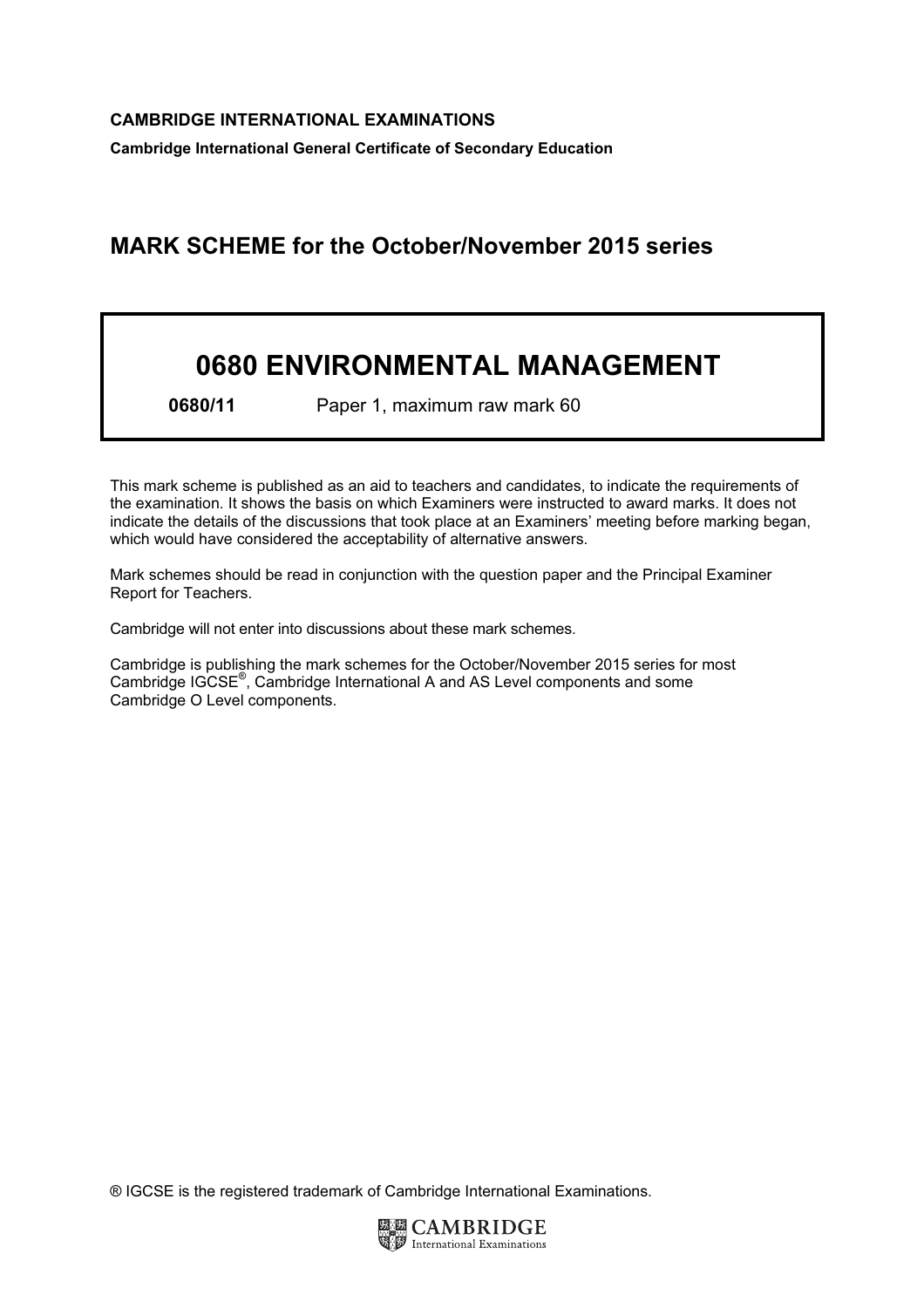|   | Page 2      |       | <b>Mark Scheme</b><br><b>Syllabus</b>                                                                                                                                                                                                                                                                                                                             | Paper        |
|---|-------------|-------|-------------------------------------------------------------------------------------------------------------------------------------------------------------------------------------------------------------------------------------------------------------------------------------------------------------------------------------------------------------------|--------------|
|   |             |       | Cambridge IGCSE - October/November 2015<br>0680                                                                                                                                                                                                                                                                                                                   | 11           |
| 1 |             |       | (a) nitrogen<br>oxygen<br>carbon dioxide<br>Three correct for two marks. One or two correct for one mark.                                                                                                                                                                                                                                                         | $[2]$        |
|   | $(b)$ $(i)$ | (ii)  | correct plot (with error margin of half a square above);<br>burning gas and burning oil correct in the key;<br>key of plot matches the plot chosen;<br>deforestation/eq.;                                                                                                                                                                                         | $[3]$        |
|   |             |       | reduces trees taking in carbon dioxide/photosynthesis;<br><b>OR</b><br>urbanisation/increase in use of machines in farming;<br>carbon dioxide-emitting activities described such as burning of fossil fuels;                                                                                                                                                      |              |
|   |             | (iii) | Allow other correct examples.<br>the gas traps additional heat radiating from Earth's surface/causes greenhouse<br>effect/this causes warming of atmosphere/global warming;<br>which might lead to climate change;<br>Up to three correct consequence(s) of climate change for the environment:<br>e.g. sea level rise; ice cap melting; weather pattern changes; | $[2]$<br>[3] |
| 2 | $(a)$ (i)   |       | photosynthesis<br>water<br>light/eq.<br>Three correct for two marks. Two or one correct for one mark.                                                                                                                                                                                                                                                             | $[2]$        |
|   |             | (iii) | fertilisers:<br>it adds nutrients/minerals/a named mineral to soil (to increase growth);<br>pesticides:<br>to remove pests, which eat fruit/roots/transmit disease/compete with/parasitise the<br>crop;                                                                                                                                                           | $[2]$        |
|   |             |       | (b) $0.05/1.75 \times 100$ ;<br>$= 2.9/2.86\%;$                                                                                                                                                                                                                                                                                                                   | $[2]$        |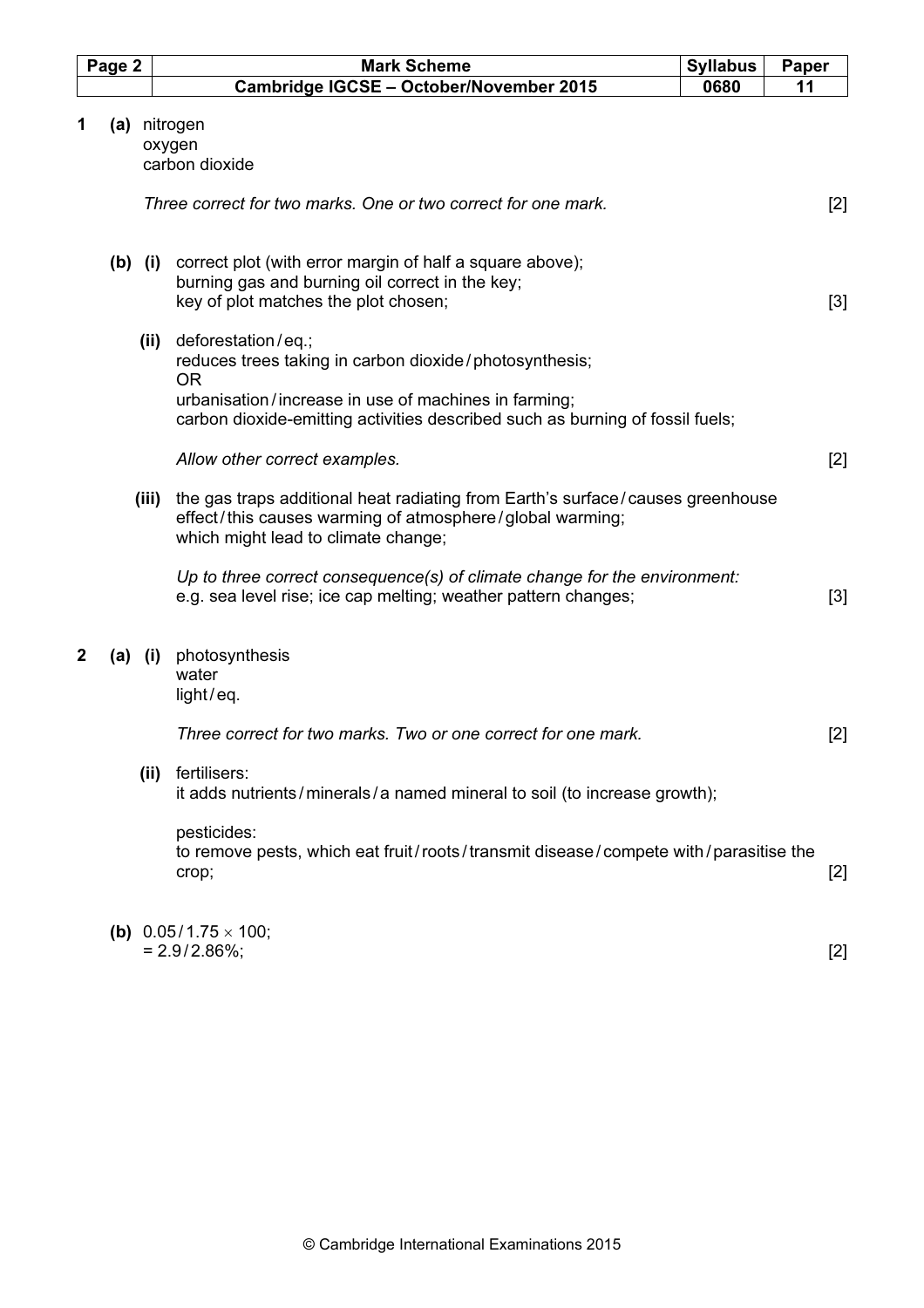|   | Page 3    |        | <b>Mark Scheme</b>                                                                                                                                                                                                                                                                                                                                                                                   | <b>Syllabus</b> | Paper |
|---|-----------|--------|------------------------------------------------------------------------------------------------------------------------------------------------------------------------------------------------------------------------------------------------------------------------------------------------------------------------------------------------------------------------------------------------------|-----------------|-------|
|   |           |        | Cambridge IGCSE - October/November 2015                                                                                                                                                                                                                                                                                                                                                              | 0680            | 11    |
|   |           |        | (c) grower:<br>a fair price means grower can receive more money*/a sensible suggestion as to what money<br>might do for them if more money not stated/having money in advance means grower can<br>fund next year's crop/guaranteed market for coffee;                                                                                                                                                |                 |       |
|   |           | buyer: | direct buying means guaranteed/stable source of coffee/gives the buyer an edge when<br>selling/protected from coffee price fluctuations;                                                                                                                                                                                                                                                             |                 |       |
|   |           |        | shop owner:<br>more people will buy this coffee/will sell more of this coffee/improves reputation/make more<br>money (from higher volume of sales)*;                                                                                                                                                                                                                                                 |                 |       |
|   |           |        | customer:<br>feels good/doing duty, knowing that a person is getting a fair price;                                                                                                                                                                                                                                                                                                                   |                 |       |
|   |           |        | Allow * only once.                                                                                                                                                                                                                                                                                                                                                                                   |                 | $[4]$ |
| 3 |           |        | (a) (i) explanation in terms of:                                                                                                                                                                                                                                                                                                                                                                     |                 |       |
|   |           |        | (right angles/vertically at the Equator)/oblique at the poles;<br>direct/concentrated rays at the Equator/indirect at poles;<br>less area at the Equator than poles;<br>less atmosphere to go through at the Equator than poles;<br>ref. to no sunlight at poles for long periods;                                                                                                                   |                 | $[2]$ |
|   |           | (iii)  | the temperature is expected to be consistent, but it actually varies from A to B;<br>the land is colder than expected/the sea is warmer than expected;<br>warmer in (north) Atlantic/or Pacific than expected;<br>colder in N America/SE Eurasia than expected/warmer in NW Eurasia than expected;<br>ref. (ocean) currents;<br>correct ref. to the different heat absorption of land vs. water/eq.; |                 |       |
|   |           |        | Max. two marks for description or for explanations.                                                                                                                                                                                                                                                                                                                                                  |                 | $[3]$ |
|   | $(b)$ (i) |        | wind; tidal; wave; HEP; geothermal; biomass; nuclear;                                                                                                                                                                                                                                                                                                                                                |                 | $[2]$ |
|   |           | (iii)  | (local) solar panels;<br>(local) wind turbines;<br>on houses or other correct ref. to where installed;<br>(fossil-fuel powered) generator;<br>with government cash subsidy/grant/government pay for;                                                                                                                                                                                                 |                 | $[3]$ |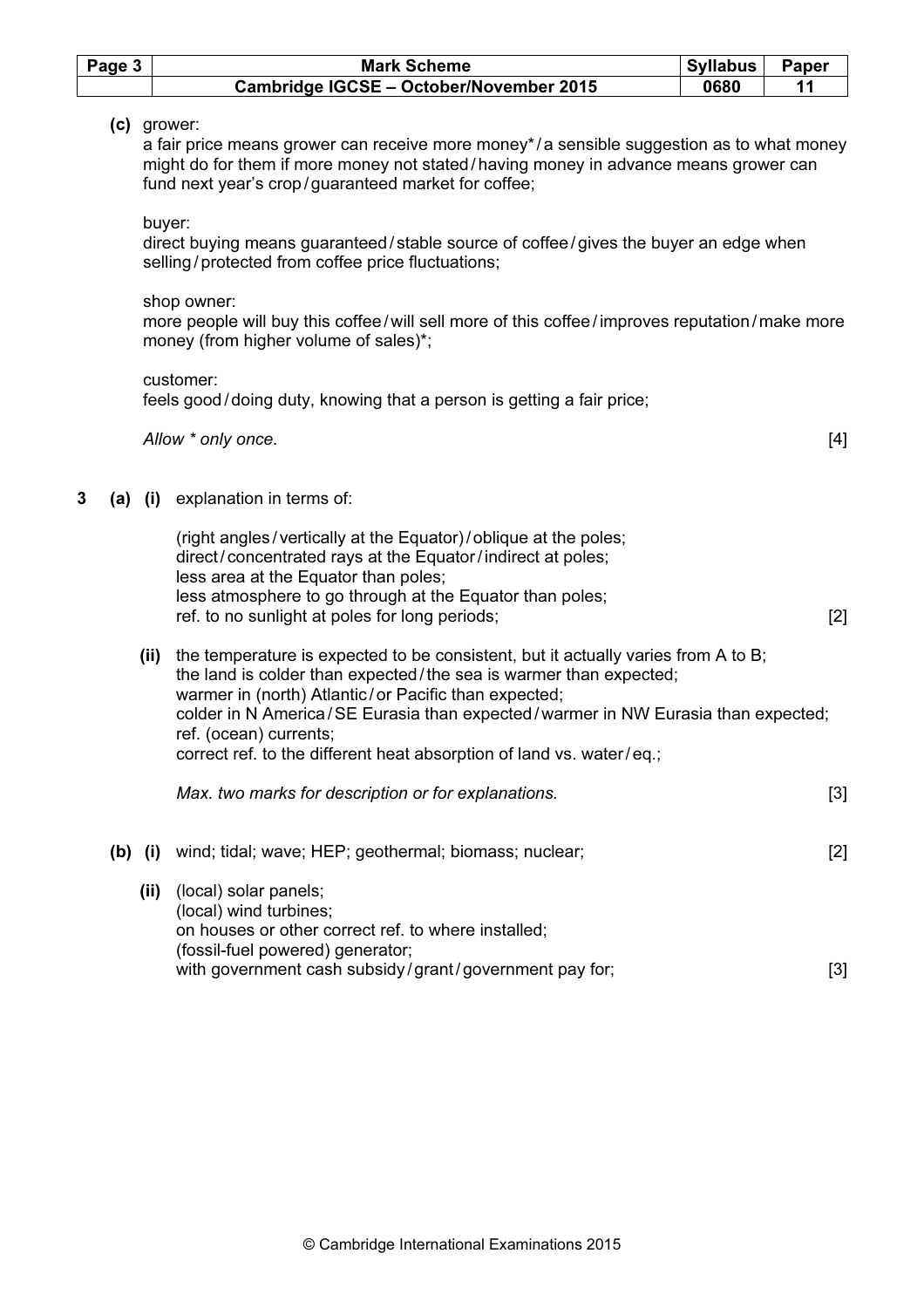|   | Page 4    |       | <b>Mark Scheme</b>                                                                                                                                                                                                                                                                                                                                                                                                                                                                                                                                           | <b>Syllabus</b> | Paper |       |
|---|-----------|-------|--------------------------------------------------------------------------------------------------------------------------------------------------------------------------------------------------------------------------------------------------------------------------------------------------------------------------------------------------------------------------------------------------------------------------------------------------------------------------------------------------------------------------------------------------------------|-----------------|-------|-------|
|   |           |       | Cambridge IGCSE - October/November 2015                                                                                                                                                                                                                                                                                                                                                                                                                                                                                                                      | 0680            | 11    |       |
| 4 | (a)       |       | near coasts/eq.;<br>(mainly) above and below the tropics/above Tropic of Cancer and below the Equator;<br>temperate waters;<br>bigger area north of the Equator/more fisheries south of the Equator/in Pacific Ocean;<br>ref. to cold currents/high oxygen/ref. to meeting of warm and cold currents;<br>ref. upwelling of nutrients;<br>ref. continental shelf;<br>ref. lack of thermocline/eq.;<br>ref. shallow water;<br>ref. light penetration;<br>ref. photosynthesis;<br>ref. plankton;<br>ref. where humans are/important part of income/way of life; |                 |       |       |
|   |           |       | Allow one mark for a comprehensive list of where they all are/only one at the Equator.                                                                                                                                                                                                                                                                                                                                                                                                                                                                       |                 |       | $[4]$ |
|   | $(b)$ (i) |       | using a resource in way which does not stop it being used in the future/development<br>that meets the needs of the present without compromising the ability of future<br>generations to meet their own needs;<br>(ii) description of how close data is to 70%/large percentage/agree/disagree qualified,<br>e.g., to a great extent/strongly/because not quite what book says;<br>data is 60 (overfished) + 6 (depleted) = $66\%$ is unsustainable;                                                                                                          |                 |       | $[1]$ |
|   |           | (iii) | ORA $(2 + 9 + 23 = 34\%$ is sustainable)<br>net types;<br>size;<br>mesh size;<br>quotas;<br>restricted area;<br>closed/restricted season;<br>conservation laws/monitoring/licence;<br>education of fishermen about conservation;                                                                                                                                                                                                                                                                                                                             |                 |       | $[2]$ |
|   |           |       | Allow another mark for developing any point.                                                                                                                                                                                                                                                                                                                                                                                                                                                                                                                 |                 |       | $[3]$ |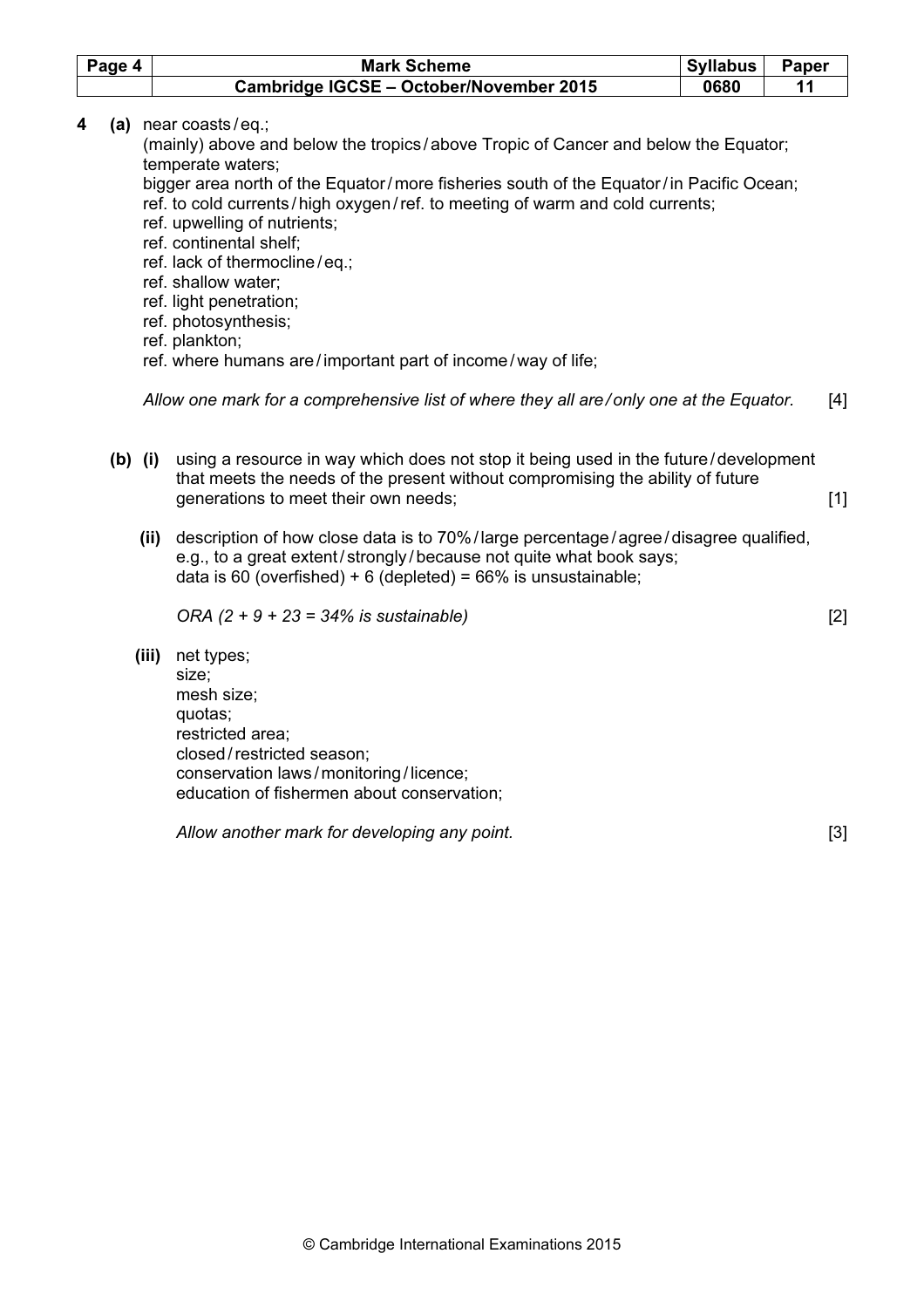|   | Page 5    |      | <b>Mark Scheme</b>                                                                                                                             | <b>Syllabus</b> | Paper |
|---|-----------|------|------------------------------------------------------------------------------------------------------------------------------------------------|-----------------|-------|
|   |           |      | Cambridge IGCSE - October/November 2015                                                                                                        | 0680            | 11    |
| 5 | (a)       | (i)  | north/south but slower than the Eurasian plate/towards the Eurasian plate;                                                                     |                 | $[1]$ |
|   |           | (ii) | plates (always) move;<br>(collisions of plate) cause a build up of pressure;<br>due to friction/eq.;                                           |                 |       |
|   |           |      | resulting in shaking;                                                                                                                          |                 | $[2]$ |
|   | $(b)$ (i) |      | 6 to 50 000/49 994;                                                                                                                            |                 | $[1]$ |
|   |           | (ii) | time of day it occurs;<br>location, qualified (e.g. different population density);<br>might be followed by tsunami;                            |                 |       |
|   |           |      | preparedness/earthquake-resistant buildings/what to do in an earthquake;<br>Allow up to two examples for two marks.                            |                 | $[3]$ |
|   |           |      | (c) volcanoes are:<br>isolated;<br>often allow more time to escape;<br>predictable/can evacuate;<br>localised;                                 |                 |       |
|   |           |      | ORA for earthquakes.                                                                                                                           |                 | $[3]$ |
| 6 | (a)       | (i)  | climatic:<br>temperature/humidity/wind/light;                                                                                                  |                 |       |
|   |           |      | soil:<br>salinity/water/pH/nutrients;                                                                                                          |                 |       |
|   |           |      | non-human:<br>predators/producers/consumers/competitors;                                                                                       |                 |       |
|   |           |      | 12 items correct for four marks. 9–11 items correct for three marks. 6–8 items correct for<br>two marks. 3–5 items correct items for one mark. |                 | $[4]$ |
|   |           | (ii) | One mark per example.<br>e.g. deforestation; farming; polluting; draining; burning of fossil fuels; etc.                                       |                 | $[2]$ |